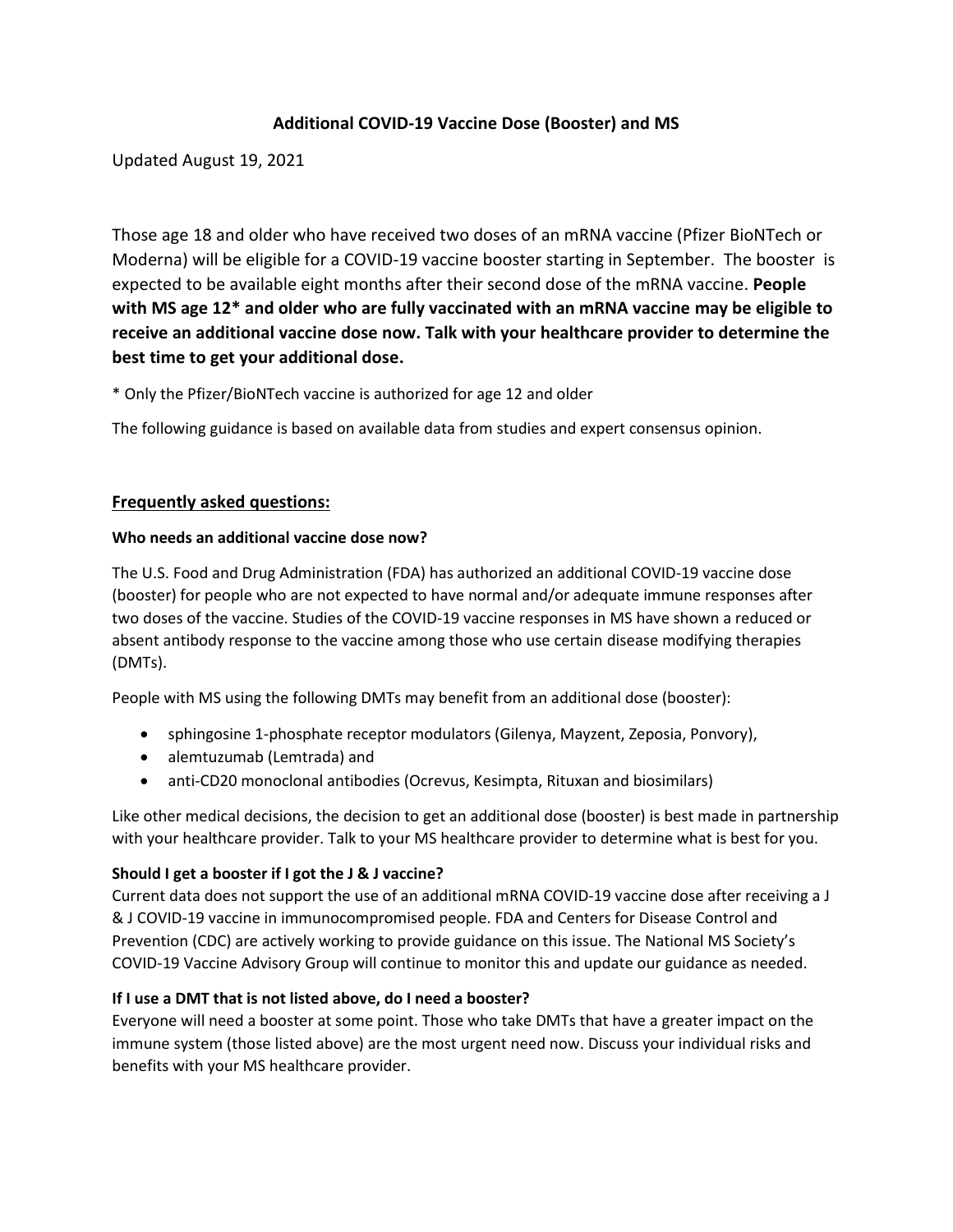#### **Does having MS mean I am immunocompromised?**

No, having MS does not compromise your immune system. However, some DMTs used to treat MS do alter your immune system and can reduce your responses to a vaccine.

## **Do I need a booster if I am not on a DMT or a DMT not listed above?**

As of now, an additional dose of the vaccine is only authorized by the FDA for people who use treatments that are associated with moderate to severe immune compromise. This could change and we will continue to monitor and update our guidance as needed.

#### **What is the difference between an additional dose and a booster dose of the vaccine?**

An additional dose is intended to improve immunocompromised people's response to their first and second dose of vaccine. A booster dose is given to people when the immune response to the first and second dose is likely to have waned over time.

#### **Is it safe to get a booster dose?**

Yes. Data from currently available studies indicate that the side effects of the third dose of mRNA vaccine (Pfizer BioNTech/Moderna) were similar to prior doses.

## **Does the timing of my booster with my DMT matter?**

Yes. A recent study of people with MS who use B cell depleting DMTs showed a better antibody response when the vaccine was administered three months or more after the last dose of DMT. Work with your MS healthcare provider to determine the best time to get your booster and use ou[r vaccine](https://www.nationalmssociety.org/coronavirus-covid-19-information/multiple-sclerosis-and-coronavirus/covid-19-vaccine-guidance/Timing-MS-Medications-with-COVID-19-Vaccines)  [timing considerations](https://www.nationalmssociety.org/coronavirus-covid-19-information/multiple-sclerosis-and-coronavirus/covid-19-vaccine-guidance/Timing-MS-Medications-with-COVID-19-Vaccines) in that discussion.

#### **How soon after I'm fully vaccinated can I get a booster?**

A booster can be administered at least 28 days following your second vaccine injection.

## **After I get my booster am I fully protected from COVID-19?**

Science has taught us the best protection against COVID-19 infection is a combination of vaccination and physical protection measures. Until more is learned about the protection of those using immunocompromising DMTs, continue to take precautions against COVID-19, like mask wearing, hand washing, physical distancing and avoiding crowds and poorly ventilated indoor spaces. Also, encourage those close to you to get vaccinated.

## **Am I at increased risk for getting COVID-19 because I have MS?**

Current evidence shows that having MS does not make you more likely to develop COVID-19 or to become severely ill or die from the infection than the general population. However, certain groups of [people with MS are more susceptible](https://www.nationalmssociety.org/coronavirus-covid-19-information/multiple-sclerosis-and-coronavirus#section-0) to having a severe case of COVID-19, including people taking B cell depleting DMTs.

## **Should I get my COVID-19 antibody level checked before getting a booster?**

Antibody tests are helpful to determine if someone may have been exposed to the SARS-CoV-2 virus (the virus that causes COVID-19). Antibody tests are not recommended by the FDA to determine immunity or protection against COVID-19. [Learn more from the FDA.](https://www.fda.gov/news-events/press-announcements/fda-brief-fda-advises-against-use-sars-cov-2-antibody-test-results-evaluate-immunity-or-protection)

#### **Will everyone who gets a booster get more antibodies against COVID-19?**

A booster dose of the mRNA vaccines produces more robust immune responses against the SARS-CoV2 virus (the virus that causes COVID-19). These responses can include an increase in antibodies (produced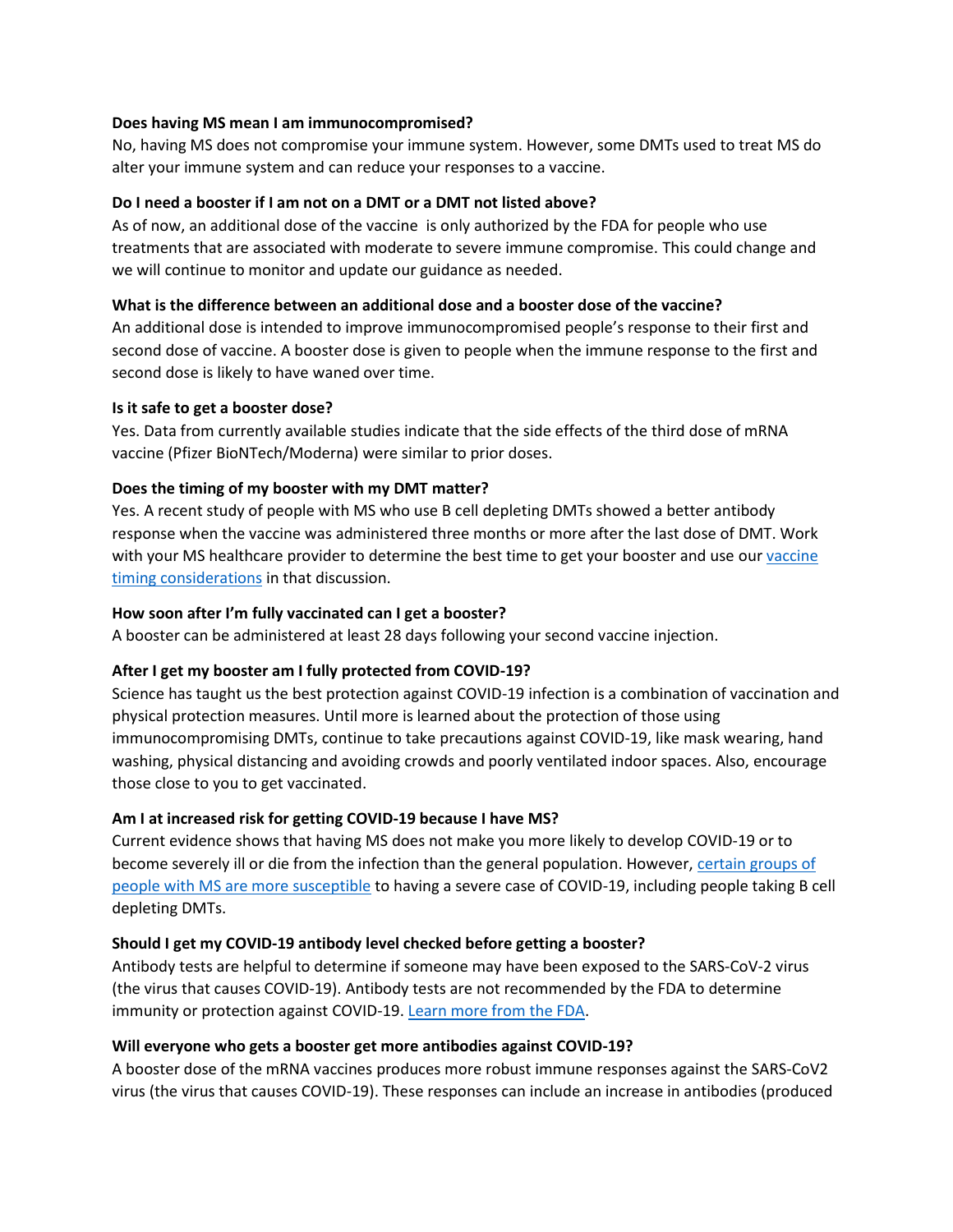by B cells) as well as an increase in the immune cellular responses (T cells)—both of which offer protection from serious illness due to COVID-19.

People who lack B cells, such as those on B cell depleting therapies, may have reduced or even absent antibody responses to the booster as well, though other aspects of their vaccine response (T cells) are likely to be increased. A recent study of people with MS who had a reduced or absent antibody response to the COVID-19 vaccine showed increased T cell responses. This finding shows the importance of vaccination for all people with MS regardless of the anticipated antibody response.

## **What if I had side effects from the second dose?**

Any vaccine can cause side effects, including a fever. A fever can make your MS symptoms worse temporarily, but they should return to prior levels after the fever is gone. Even if you had side effects after the first or second dose, it's important to discuss a booster dose with your healthcare provider.

## **What can I do if I am exposed to someone who has COVID-19?**

FDA recommends that immunocompromised individuals discuss monoclonal antibody [treatment](https://www.fda.gov/consumers/consumer-updates/know-your-treatment-options-covid-19)  [options](https://www.fda.gov/consumers/consumer-updates/know-your-treatment-options-covid-19) with their health care provider should they contract or be exposed to COVID-19[. One authorized](https://www.fda.gov/drugs/drug-safety-and-availability/fda-authorizes-regen-cov-monoclonal-antibody-therapy-post-exposure-prophylaxis-prevention-covid-19)  [product](https://www.fda.gov/drugs/drug-safety-and-availability/fda-authorizes-regen-cov-monoclonal-antibody-therapy-post-exposure-prophylaxis-prevention-covid-19) includes use for preventative (prophylaxis) treatment after being exposed to COVID-19; however, this product is not a substitute for vaccination. [Learn more](https://www.nationalmssociety.org/About-the-Society/News/FDA-authorizes-REGEN-COV-for-post-exposure-prophyl) about this treatment and MS.

## **Where can I get an additional dose (booster)?**

Each state offers the additional dose at different locations and what is required to show proof of your eligibility to receive an additional dose varies. Visit [vaccines.gov](https://www.vaccines.gov/) to learn more and find a location near you.

## **Who was consulted in the development of this guidance?**

MS neurologists and experts

- Nancy Sicotte, MD, FAAN—Chair, National MS Society's National Medical Advisory Committee, Cedars-Sinai Medical Center, USA
- Brenda Banwell, MD— Chair of MS International Federation International Medical and Scientific Advisory Board (IMSB) – University of Pennsylvania, USA
- Amit Bar-Or, MD, FRCPC—President, International Society for Neuroimmunology University of Pennsylvania, USA
- Jorge Correale, MD-- Raul Carrea Institute for Neurological Research, FLENI, Buenos Aires, Argentina
- Anne Cross, MD, FAAN—Washington University and Secretary of Board of Governors of the Consortium of MS Centers, USA
- Jaime Imitola, MD, FAAN—University of Connecticut, UConn Health, USA
- Dorlan Kimbrough, MD-Duke University, USA